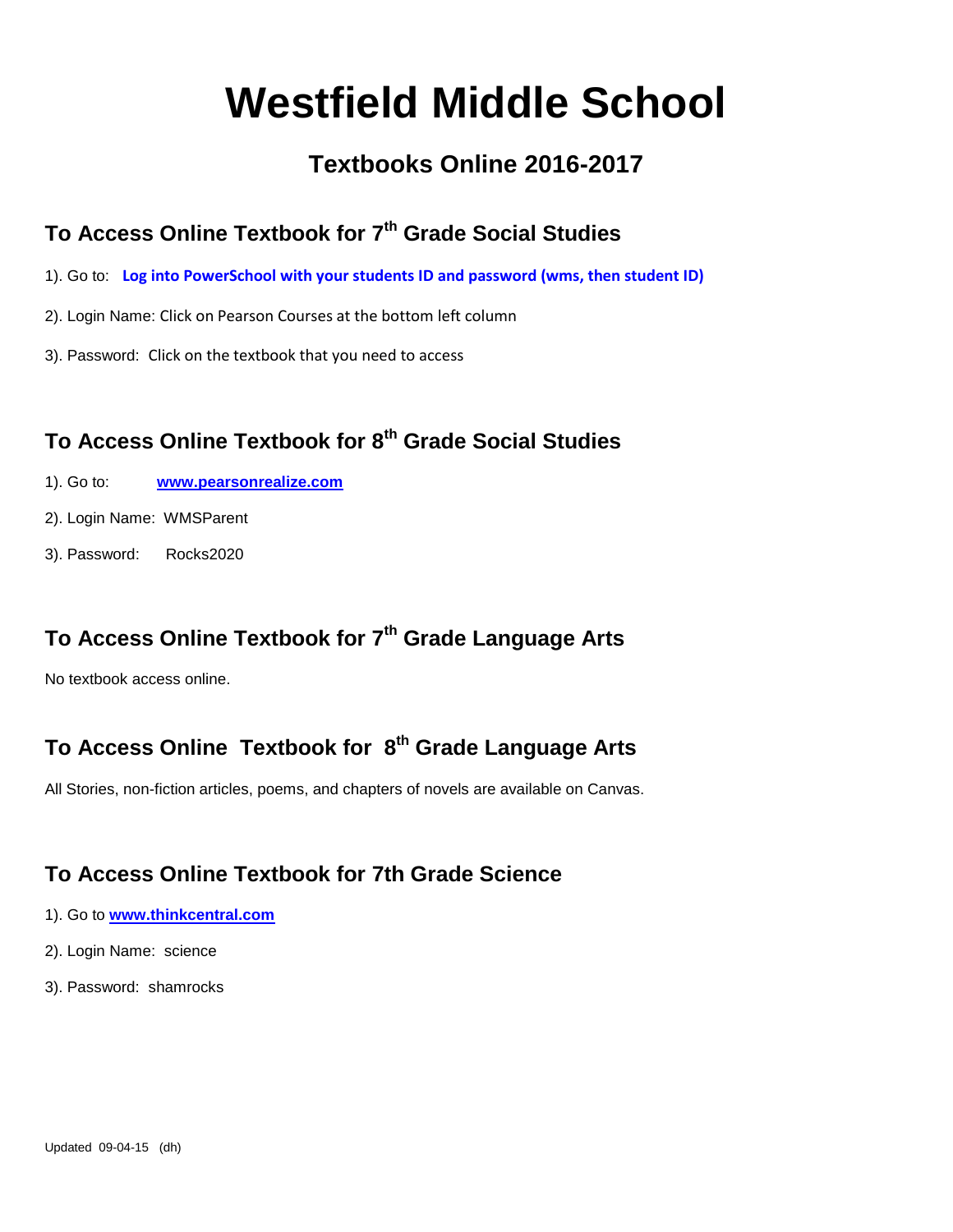#### **To Access Online Textbook for 8th Grade Science**

- 1). Go **to [www.thinkcentral.com](http://www.thinkcentral.com/)**
- 2), Login Name: 8thscience
- 3). Password: westfield

# **To Access Online Textbook for 7th Grade Go Math**

- 1). Go to: **[my.hrw.com](http://my.hrw.com/)**
- 2). Login Name: phelp
- 3). Password: v3w2w

#### **To Access Online Textbook for 8 th Grade Go Math**

- 1). Go to : **[my.hrw.com](http://my.hrw.com/)**
- 2). Login Name phelp
- 3). Password: v3w2w

#### **To Access Online Textbook for 7th Grade Pre-Algebra**

- 1). Go to **<http://www.classzone.com/eservices/>**
- 2). Login Name: wrocks
- 3). Password: wmsprealgebra

# **To Access Online Textbook for 7th Grade Algebra**

- 1). Go to**: [my.hrw.com](http://my.hrw.com/)**
- 2). Login Name: abirch86
- 3). Password: a8v5x